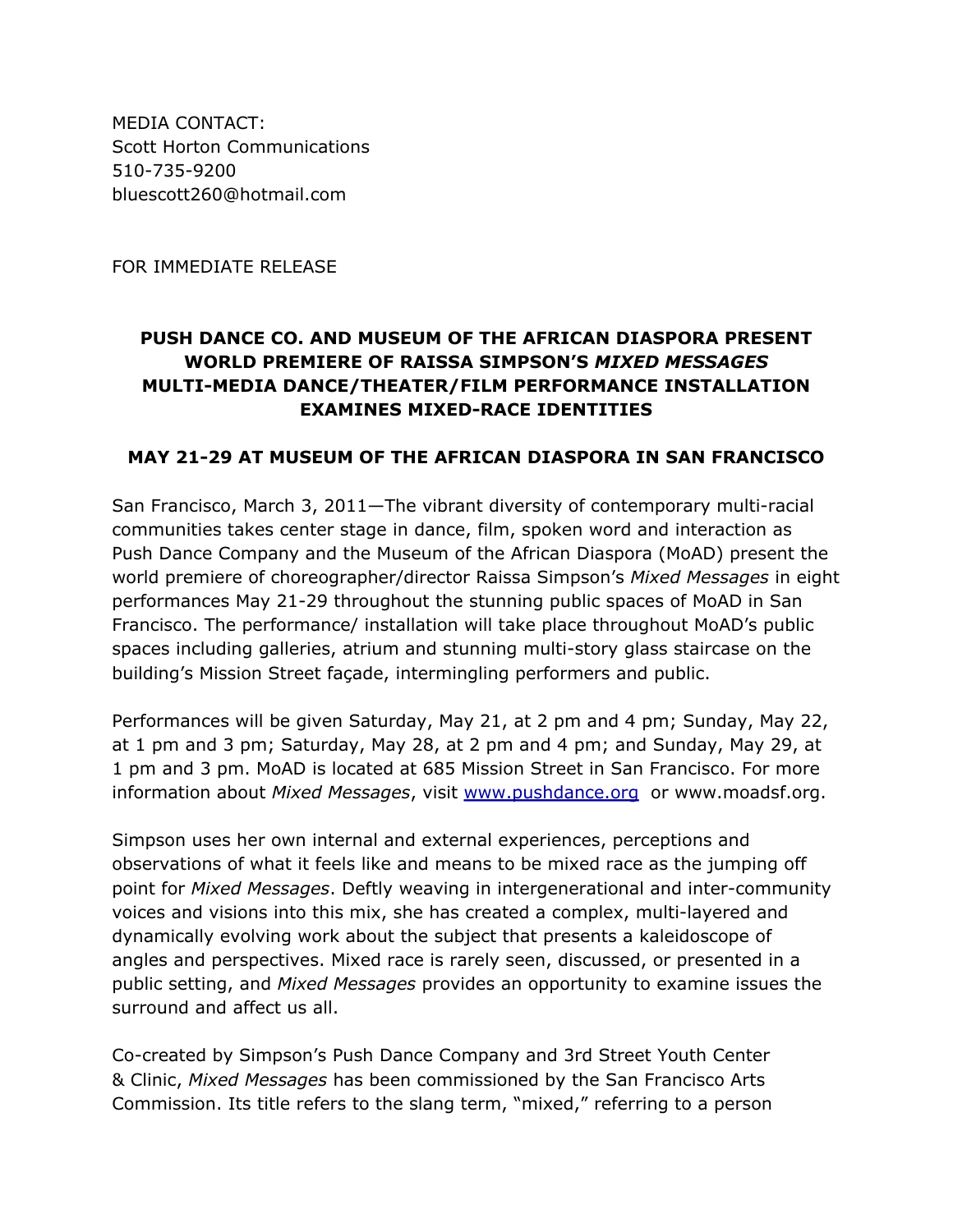or communities that share one or more ethnic backgrounds. The work features choreography and direction by Raissa Simpson, film and interviews of members of San Francisco's multiracial community, soundscape by El Kool Kyle, lighting by award-winning designer Elizabeth Mendana and sets designed by Marlene Sagana Ingram. Dr Albirda Rose and Dr. Catherine Macklin will lend their voice and research of diaspora to the work's sound score. Five Company dancers will be joined by more than ten youth performers from Bayview, Albirda Rose's Village Dancers and San Jose. The group will create large-scale tableaux building mythical creatures in an urban environment weaving groups together and creating images that make us re-examine race and a world that favors absolute.

#### **About Raissa Simpson and Push Dance Company**

Founded in 2005, Push Dance Company (Push) has embraced new media and technology to express its cross-cultural perspectives. Under the direction of Raissa Simpson, the company dares to work with visual artists alongside pyrotechnic dancing, music collaborations, community projects & touring to critical-acclaim. Within the past year alone, Simpson and Company have performed at the Joyce Theater in New York, mounted the world premiere of *Black Swordsman Saga (formerly Great Integration: A Chamber Hip-Hop Opera)* and returned to the San Francisco Black Choreographers Festival.

The hip-hop generational modern dance company has distinguished itself through its dedication to athleticism- bringing art to the people. Recently the company has toured & performed at the Washington Ensemble Theater (Seattle), Laney College (Oakland), 418 Project (Santa Cruz), Dance Mission Theater (SF), Cowell Theater (SF), ODC Commons Theater (SF), Museum of the African Diaspora (SF) & San Jose State University where, the company was awarded the "Peoples Choice" award honor. The company has offered master classes, workshops and performance opportunities to students at UC Santa Cruz, Berkeley High School, CounterPulse, Alonzo King Lines Dance Center, ODC School and many more. Additionally, the company has formed community partnership with 3rd St Youth Center & Clinic in Bayview Hunters Point offering underserved youth positive creative outlets of expression.

The core subjects of Simpson's multidisciplinary works address race, gender, identity, history, and the digital divide. Her choreography has spearheaded Push's re-visioning to make work that directly impacts people within the community. Push has three areas of programming: 1) create non-traditional dances through innovative collaborations; 2) bring together non-dancers with professional artists through community projects; 3) mark the importance of belonging to the national dance community through touring.